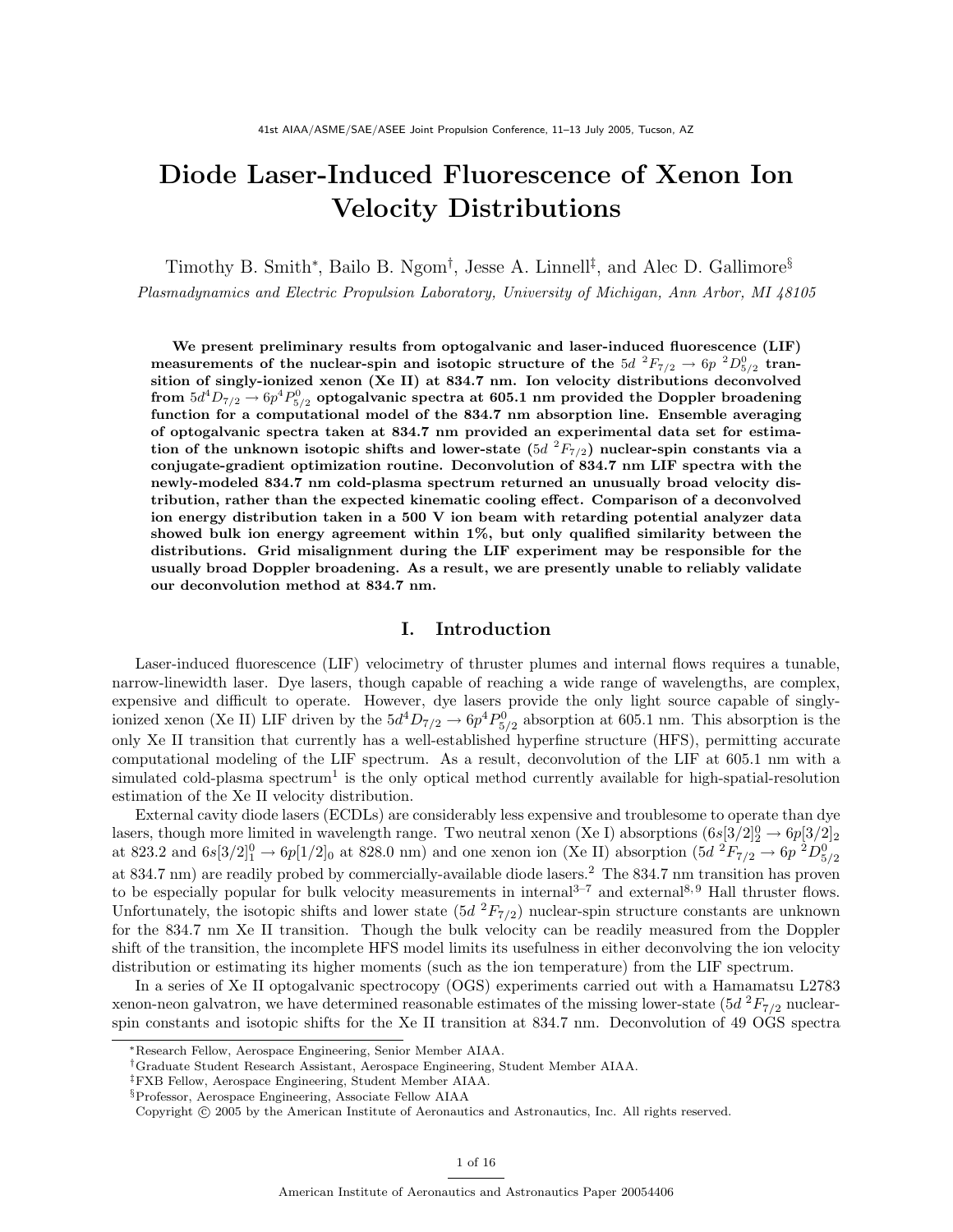recorded at 605.1 nm provided the Doppler broadening function for computational modeling of the 834.7 nm absorption line. A conjugate-gradient optimization routine then found values of the unknown HFS constants that minimized the mismatch between the model and the ensemble average of 61 OGS spectra at 834.7 nm.

In a concurrent series of 834.7 nm LIF measurements in the Cathode Test Facility (CTF) at the University of Michigan Plasmadynamics and Electric Propulsion Laboratory (PEPL), we attempted to demonstrate kinematic cooling of Xe II by electrostatic acceleration through the grids of a Commonwealth Scientific 3 cm ion source. Though the hoped-for kinematic cooling failed to appear, we were able to deconvolve the resulting LIF spectra with the newly-modeled cold-plasma spectrum at 834.7 nm. We compare the results of ion energy distributions estimated from LIF spectra and retarding potential analyzer (RPA) probing of the 3 cm ion source plume at a beam voltage of 500 V.

# II. Theory

In LIF, the wavelength of a narrow-linewidth tunable laser is swept through an absorption line of a plasma species, such as singly-ionized xenon (Xe II). Focusing optics direct this laser beam along a "beamwise" direction vector  $\mathbf{k} \equiv \mathbf{k}/|\mathbf{k}|$ , where k is the beam's wave vector. Collection optics on another (usually perpendicular) axis sample the fluorescence emitted by absorbing particles in the interrogation volume. This interrogation volume, an ellipsoid defined by the intersecting beams, can be less than a millimeter on a side. Wavelength filtering and lock-in detection keep the LIF signal from being swamped by the bright light background typical of EP devices.

#### A. Line broadening

Consider a light source with vacuum wavelength  $\lambda$  and frequency  $\nu = c/\lambda$ . An observer who is stationary with respect to the light source will see light at the same frequency  $\nu$ . An observer moving towards the light source will see a bluer *(i.e., higher-frequency)* light than the stationary viewer, while an observer moving away from the light source will see a redder  $(i.e.,$  lower-frequency) light.

In LIF, this Doppler effect appears as a shift in the resonant frequency  $\nu_0$  as the laser is scanned over a very short frequency range. The change in photon frequency  $\Delta \nu = \nu - \nu_0$  for a particle with velocity v passing through a light beam of wave vector k is

$$
\triangle \nu = -\frac{\mathbf{k} \cdot \mathbf{v}}{2\pi}.
$$
 (1)

Given a beamwise velocity component  $v_k \equiv \mathbf{v} \cdot \hat{\mathbf{k}}$ , Eqn. 1 gives the beamwise velocity-to-frequency transformations

$$
\nu = \left(1 - \frac{v_k}{c}\right)\nu_0 \tag{2}
$$

$$
v_k = \left(1 - \frac{\nu}{\nu_0}\right)c.
$$
\n(3)

A swarm of particles with a normalized velocity distribution  $f(\mathbf{v})$  will also "see" the frequency of incoming photons shifted by the relative velocity of the particle in the direction of the photon. The resulting Doppler lineshape will be shifted by the beamwise bulk velocity  $u_k = \langle \mathbf{v} \cdot \mathbf{k} \rangle$  and broadened by the thermal width of the beamwise distribution  $f(v_k)$ . The generalized Doppler lineshape  $d(v)$ , when properly normalized so that

$$
\int_{-\infty}^{\infty} d(\nu) \, d\nu = 1,\tag{4}
$$

is given by

$$
d(\nu) = \frac{c}{\nu_0} f\left(\left[1 - \frac{\nu}{\nu_0}\right] c\right). \tag{5}
$$

When  $f(v_k)$  is a one-dimensional stationary Maxwellian of the form

$$
f_m(v_k) = \left(\frac{M}{2\pi kT}\right)^{1/2} \exp\left(-\frac{Mv_k^2}{2kT}\right),\tag{6}
$$

American Institute of Aeronautics and Astronautics Paper 20054406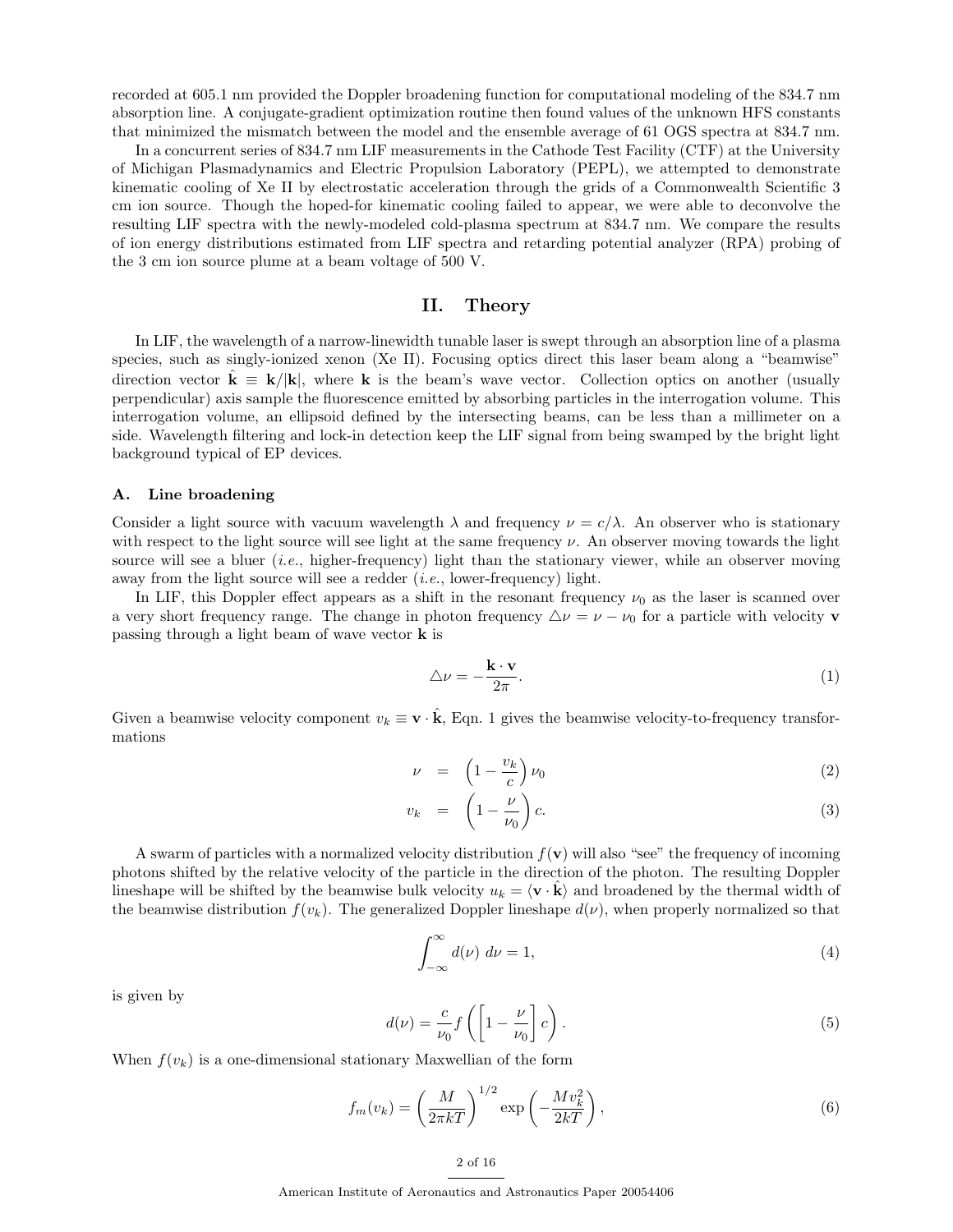Eqn. 5 takes the familiar form<sup>10</sup>

$$
d_m(\nu) = \frac{c}{\nu_0} \left(\frac{M}{2\pi kT}\right)^{1/2} \exp\left(-\frac{Mc^2}{2kT} \left[\frac{\nu - \nu_0}{\nu_0}\right]^2\right). \tag{7}
$$

In species with no hyperfine structure (HFS), the LIF spectrum  $i(\nu)$  is the convolution of the Doppler broadening with the natural (or lifetime) broadening function

$$
l(\nu) = \frac{\Delta \nu_n}{2\pi} \frac{1}{(\nu - \nu_0)^2 + (\Delta \nu_n/2)^2}
$$
(8)

where  $\Delta \nu_n = A_j/(2\pi)$  is the natural linewidth for state j. This Lorentzian function is usually much narrower for warm gases than the Doppler broadening. In this case, the natural broadening can be replaced by a Dirac delta function,

$$
i(\nu) = d(\nu) \otimes l(\nu) \approx d(\nu) \otimes \delta(\nu) = d(\nu), \tag{9}
$$

letting us directly transform the LIF spectrum into an excellent approximation of the beamwise velocity distribution. The similarity between LIF spectra and  $f(v_k)$  is good enough that LIF measurements in barium<sup>11–13</sup> and argon<sup>14</sup> plasmas have been reported as velocity distributions.

# B. Hyperfine structure

In xenon (and other species with HFS), the LIF spectrum can be modeled as the convolution of the hyperfine splitting function  $h(\nu)$  with natural and Doppler broadening functions,

$$
i(\nu) = h(\nu) \otimes l(\nu) \otimes d(\nu). \tag{10}
$$

The hyperfine splitting  $h(\nu)$  is a series of n Dirac delta functions,

$$
h(\nu) = \sum_{j=1}^{n} p_j \delta(\nu - \nu_j).
$$
 (11)

where  $\nu_j$  is the j<sup>th</sup> hyperfine line center and  $p_j$  is the j<sup>th</sup> hyperfine line intensity. The  $5d^4D_{7/2} \rightarrow 6p^4P_{5/2}^0$ and  $5d^2F_{7/2} \rightarrow 6p^2D^0_{5/2}$  transitions of Xe II has  $n = 19$  such hyperfine splittings.

Hyperfine structure consists of two components. Isotopic splitting is caused by the mass and nuclear volume differences between isotopes in the sample. Nuclear-spin splitting is caused by the coupling between the nuclear spin I and the total electronic angular momentum  $J$ . For the sake of brevity, we will henceforth use the term "HFS constants" to denote the combined set of isotopic shifts and nuclear-spin interaction constants.

There are nine stable isotopes of xenon, seven of which have natural abundances greater than one percent. Each of these isotopes causes a slightly different transition energy  $E_{ij}$ , resulting in isotopic splitting. Both of the computational models in this study use naturally-occurring xenon isotopic abundances,<sup>15</sup> while we take isotopic shifts (conventionally defined relative to the center frequency for <sup>132</sup>Xe) for the  $5d$  <sup>4</sup> $D_{7/2}$  –  $6p$  <sup>4</sup> $P_{5/2}$ <sup>0</sup> transition at 605.1 nm from the fast ion-beam LIF surveys of Bingham et al.<sup>16</sup> and Borghs et al.<sup>17</sup>

Seven of the nine stable isotopes of xenon have even atomic mass, resulting in no nuclear spin I. The two isotopes with an odd atomic mass, however, have non-zero nuclear spin quantum numbers I. The lighter isotope, <sup>129</sup>Xe, has  $I = 1/2$ , while <sup>131</sup>Xe has  $I = 3/2$ . These non-zero nuclear spins cause nuclear-spin splitting of the atomic energy levels. This nuclear-spin splitting is 1 to 2 orders of magnitude broader than the isotopic splitting, and provides most of the characteristic shape of the  $5d^{4}D_{7/2} - 6p^{4}P_{5/2}^{0}$  line at 605.1 nm. The  $5d \,^2F_{7/2} \rightarrow 6p \,^2D_{5/2}^0$  line at 834.7 nm is considerably narrower, but nuclear-spin splitting also has a disproportionate influence on the lineshape.

The total angular momentum  $\mathbf{F} = \mathbf{I} + \mathbf{J}$  takes quantum number values

$$
F = I + J, I + J - 1, \dots, |I - J| \tag{12}
$$

where  $J$  is the total electronic angular momentum quantum number.<sup>18</sup> The extra term energy due to nuclear-spin splitting is given by<sup>19</sup>

$$
E_{\rm nss} = A\frac{C}{2} + BD,\tag{13}
$$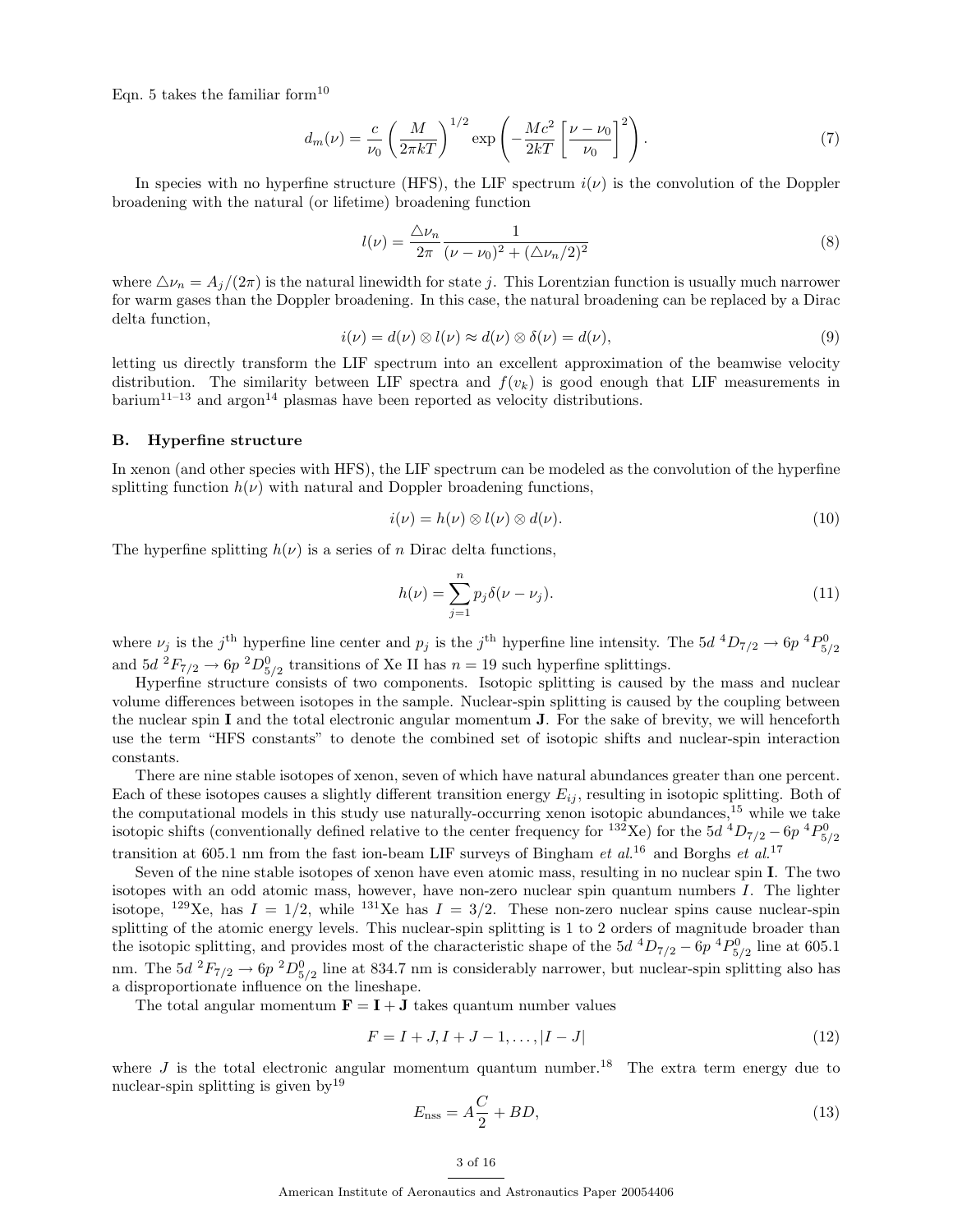where  $A$  is the nuclear magnetic dipole interaction constant,  $B$  is the nuclear electric quadrupole interaction constant, and the terms

$$
C = F(F + 1) - I(I + 1) - J(J + 1)
$$
\n(14)

and

$$
D = \frac{(3C/4)(C+1) - I(I+1)J(J+1)}{2I(2I-1)J(2J-1)}
$$
\n(15)

contain the nuclear spin-orbit interactions. Table 1 presents Bröstrom's nuclear-spin structure constants for the Xe II  $5d \, {}^4D_{7/2}$ ,  $6p \, {}^4P_{5/2}^0$  and  $6p \, {}^2D_{5/2}^0$  energy levels.<sup>20</sup>

Table 1. Published nuclear-spin structure constants for the Xe II transitions at 605.1 nm and 834.7 nm.

|                  | $A_{129}$      | $A_{131}$   | $B_{131}$     |
|------------------|----------------|-------------|---------------|
| Level            | (MHz)          | (MHz)       | (MHz)         |
| $5d~^4D_{7/2}$   | $-502 \pm 4$   | $150 \pm 2$ | $70 \pm 13$   |
| $6p~^4P^0_{5/2}$ | $-1633 \pm 11$ | $487 + 4$   | $-129 \pm 16$ |
| $6p~^2D_{5/2}^0$ | $-1387 \pm 9$  | $409 \pm 2$ | $-117 \pm 11$ |

The transition rule for nuclear-spin splitting is  $\Delta F \equiv F - F' = [0, \pm 1]$ , where F is the upper and  $F'$  is the lower state's total angular momentum quantum number. (The zero-zero transition is forbidden,  $F = 0 \nrightarrow F' = 0$ .) Since the total electronic angular momentum quantum numbers are the same for both transitions  $(J = 7/2 \rightarrow J' = 5/2)$ , both lines have the same range of allowable total angular momentum quantum numbers. As a result, Figure 1 shows the fine structure and nuclear-spin splitting for both the  $5d \ ^4D_{7/2} - 6p \ ^4P_{5/2}^0$  and the  $5d \ ^2F_{7/2} \rightarrow 6p \ ^2D_{5/2}^0$  lines.



(a) Fine structure.

(b) Hyperfine structure for absorption lines.

#### Figure 1. Fine and hyperfine structure for 605.1 nm and 834.7 nm Xe II transitions.

The relative intensity of each nuclear-spin split component is given for a  $J \to J - 1$  transition by<sup>21</sup>

$$
I(F \to F - 1) \propto \frac{P(F)P(F - 1)}{F}
$$
\n(16)

$$
I(F \to F) \quad \propto \quad \frac{(2F+1)}{F(F+1)} P(F) Q(F) \tag{17}
$$

$$
I(F-1 \to F) \propto \frac{Q(F)Q(F-1)}{F}
$$
\n(18)

where  $P(F) = (F + J)(F + J + 1) - I(I + 1)$  and  $Q(F) = I(I + 1) - (F - J)(F - J + 1)$ .

For the isotopes with even mass numbers (i.e., without nuclear-spin splitting), the line intensity  $p_i$  is linearly proportional to the naturally-occurring abundance for each isotope. The line intensities of  $129$ Xe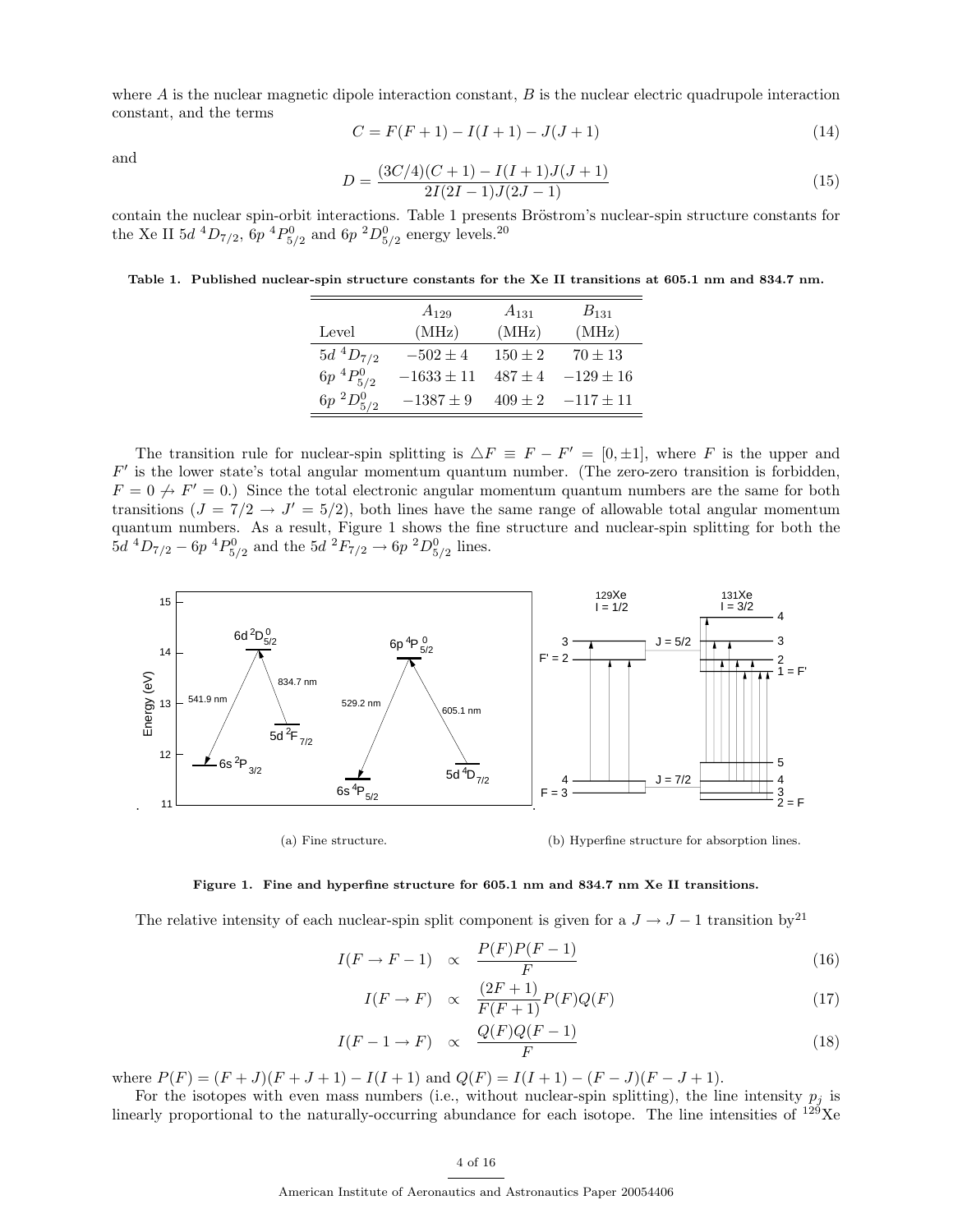and <sup>131</sup>Xe are linearly proportional to the product of the isotopic abundance and the relative intensity of the nuclear-spin split components. It is worth noting that the relative intensity is not a function of the HFS constants, but is the same for both the  $5d^4D_{7/2} - 6p^4P_{5/2}^0$  and the  $5d^2F_{7/2} \rightarrow 6p^2D_{5/2}^0$  lines. This fact considerably simplifies the task of estimating HFS constants from the 834.7 nm data.

Table 2 presents naturally-occurring xenon isotopic abundances and shifts for the  $5d^{4}D_{7/2} - 6p^{4}P_{5/2}^{0}$ transition taken from the fast ion-beam LIF surveys of Bingham et  $al^{16}$  and Borghs et  $al^{17}$ 

Table 2. Isotopic abundance and shift relative to  $^{132}\text{Xe}$  for the  $5d$   $^4D_{7/2}$  –  $6p$   $^4P_{5/2}^0$  transition at 605.1 nm.

| Mass (amu) $124$ 126                                             |  | 128 |  | 129 130 131 132 134 |  | -136 |
|------------------------------------------------------------------|--|-----|--|---------------------|--|------|
| Abundance $(\%)$   0.0096 0.009 1.92 26.4 4.1 21.1 26.9 10.4 8.9 |  |     |  |                     |  |      |
| Shift (MHz)   336.6 252.4 172.0 113.7 83.6 16.7 0.0 -75.8 -140.9 |  |     |  |                     |  |      |

# C. Deconvolution

.



(a) Cold-plasma spectrum  $c(\nu)$ .

(b) Warm-plasma spectrum  $w(\nu)$ ,  $T = 1255$  K.

Figure 2. Cold-plasma and warm-plasma spectra for the Xe II  $5d^4D_{7/2}$  –  $6p^4P^0_{5/2}$  line at 605.1 nm.

Figure 2(a) shows the 605.1 nm absorption spectrum for a perfectly cold stationary plasma, where the velocity distribution  $f(\mathbf{v}) = \delta(\mathbf{v})$ . This can be described by the convolution

$$
c(\nu) = h(\nu) \otimes l(\nu),\tag{19}
$$

so that Eqn. 10 becomes (in the absence of noise)

$$
w(\nu) = c(\nu) \otimes d(\nu). \tag{20}
$$

Given the Fourier transforms  $C(\tau)$  and  $D(\tau)$  of the cold-plasma and Doppler broadening functions  $c(\nu)$  and  $d(\nu)$ , the convolution theorem states that Eqn. 20 is equivalent to the product

$$
I(\tau) = C(\tau)D(\tau) \tag{21}
$$

where  $I(\tau)$  is the Fourier transform of  $i(\nu)$ . It then follows that the Doppler broadening transform estimate

$$
\hat{D}_s(\tau) = I(\tau) / C(\tau) \tag{22}
$$

is equivalent to the deconvolution

$$
\hat{d}_s(\nu) = i(\nu) \oslash c(\nu) \tag{23}
$$

which can be converted to a beamwise velocity distribution estimate by the transformation

$$
\hat{f}(v_k) = \frac{1}{\lambda_0} \hat{d}_s \left( \left[ 1 - \frac{v_k}{c} \right] \nu_0 \right). \tag{24}
$$

American Institute of Aeronautics and Astronautics Paper 20054406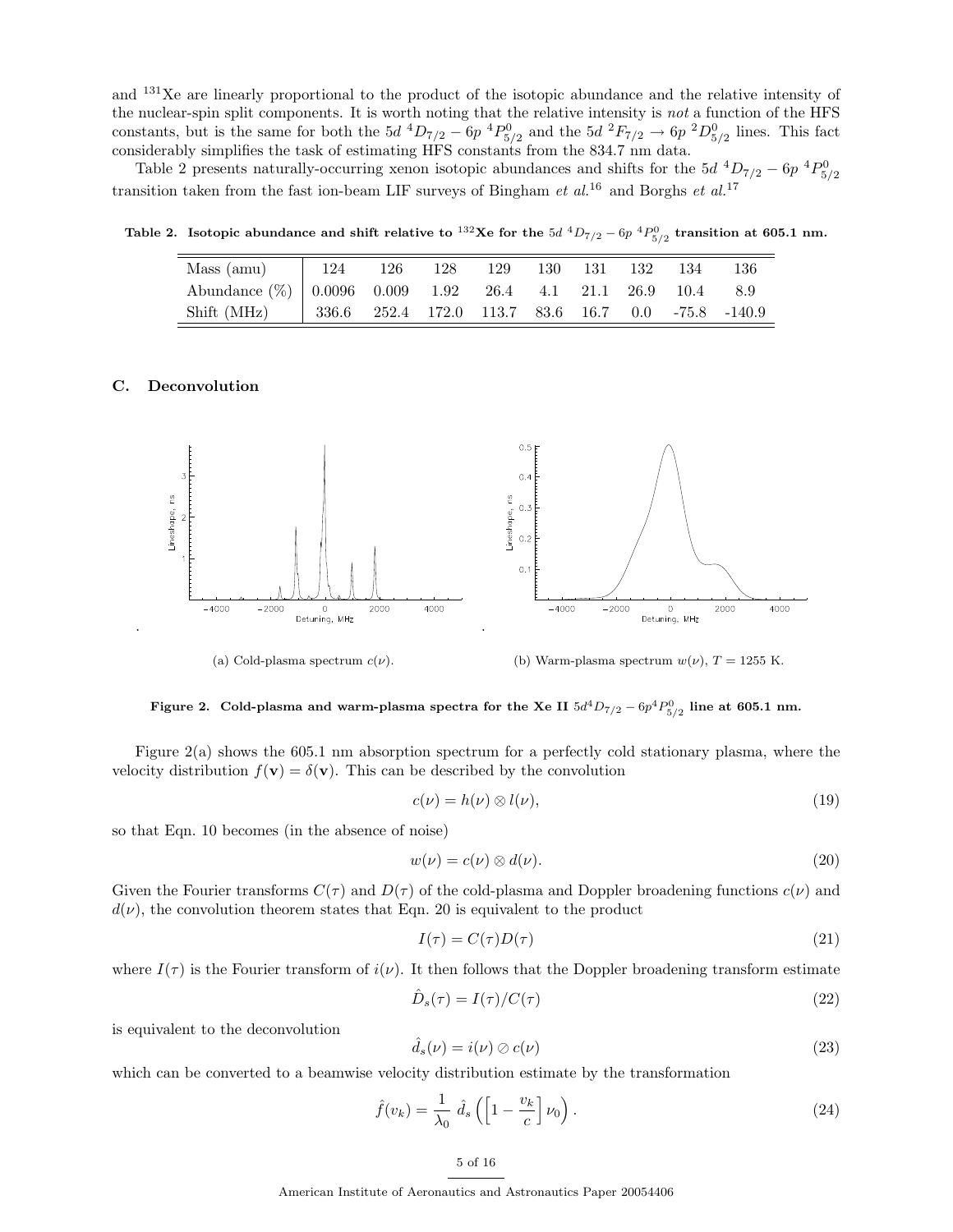This simple inverse filter approach, though theoretically sound, quickly collapses for realistic signal-tonoise ratios. Deconvolution methods tend to preferentially amplify high-frequency noise.<sup>22</sup> Low-pass filtering of the deconvolved velocity distribution estimate  $f(v_k)$  with a Gaussian function of bandwidth T yields an improved Doppler broadening transform estimate

$$
\hat{D}_g(\tau) = \frac{\exp\left(-[\tau/T]^2\right)}{C(\tau)}I(\tau) \tag{25}
$$

that is equivalent to convolving the simple Doppler broadening function estimate with a scale-similar Gaussian,

$$
\hat{d}_g(\nu) = \pi T^2 \exp\left(-[\pi T \nu]^2\right) \otimes \hat{d}_s(\nu). \tag{26}
$$

We have found<sup>23</sup> that a bandwidth of 2 ns  $\leq$  T  $\leq$  3 ns reduces the noise amplification factor to an acceptable level for LIF and OGS spectra with reasonable signal-to-noise ratios  $(S/N \ge 30)$ , at the cost of discarding some high-frequency information along with the noise.

#### D. Conjugate-gradient method

Deconvolution of the velocity distribution from LIF and OGS spectra requires a solid model of the coldplasma spectrum  $c(\nu)$  for the absorption line. In the absence of published isotopic shifts and lower-state nuclear-spin constants for the  $5d^2F_{7/2} \rightarrow 6p^2D^0_{5/2}$  transition at 834.7 nm, we used the conjugate gradient  $(CG)$  method<sup>25</sup> to recover the HFS constants from OGS spectra.

The CG method is an iterative procedure that recovers a local extremum of the function of interest  $e(\vec{x})$ by successive searches along steepest descent directions in the parameter space denoted by  $\vec{x}$ . Consider the absorption line model  $w(\vec{x}, \nu_i)$ , where the parameter space

$$
\vec{x} = [A_{129}, A_{131}, B_{131}, \triangle \nu_{128}, \triangle \nu_{129}, \triangle \nu_{130}, \triangle \nu_{131}, \triangle \nu_{134}, \triangle \nu_{136}] \tag{27}
$$

includes the two lower-state nuclear magnetic dipole interaction constants  $(A_{129}$  and  $A_{131})$ , the one lowerstate nuclear electric quadrupole interaction constant  $(B_{131})$ , and six isotopic shifts  $(\Delta\nu_{128}, \Delta\nu_{129}, \Delta\nu_{130},$  $\Delta\nu_{131}$ ,  $\Delta\nu_{134}$ , and  $\Delta\nu_{136}$ ). In the optimization problem of searching for the 834.7 nm HFS constants contained in  $\vec{x}$ , we want to minimize the error function

$$
e(\vec{x}) = \sum_{j=1}^{n} \left[ i(\nu_j) - w(\vec{x}, \nu_j) \right]^2
$$
 (28)

where the measured OGS spectrum  $i(\nu)$  consists of n measurements of the OG cell current  $i(\nu_j)$  at n frequency shifts  $\nu_i$ .

The first step of the procedure is a guess of the solution,  $\vec{x}_0$ . This initial guess must be reasonably close to the target solution, or else the method may return a solution that corresponds to a local minimum, rather than the desired global minimum. We found that a good initial guess could found from the intensity-weighted nuclear-spin splitting magnitudes

$$
\theta_{129}^2 = \frac{1}{3} \sum_{i=1}^3 (p_i \triangle \nu_i)^2 \tag{29}
$$

and 
$$
\theta_{131}^2 = \frac{1}{9} \sum_{i=1}^{9} (p_i \triangle \nu_i)^2
$$
 (30)

where  $p_i$  is the relative intensity of the hyperfine line and  $\Delta \nu_i = (E'_{\rm nss} - E_{\rm nss})/h$  is the hyperfine line shift. Since the 834.7 nm line shows much less hyperfine broadening than the 605.1 nm line, we used HFS constants that minimize  $\theta_{129}(A_{129})$  and  $\theta_{131}^2(A_{131}, B_{131})$  to specify  $\vec{x}_0$ .

The initial steepest-descent vector  $\vec{d}_0$  from  $\vec{x}_0$  is the negative of the gradient of the error function at  $\vec{x}_0$ ,

$$
\vec{d}_0 = -\nabla e(\vec{x}_0). \tag{31}
$$

Note that  $\vec{d}_0$  is not necessarily a vector pointing towards the desired minimum. We can only expect that there exists some local minimum  $\vec{x}_{m,0}$  along the intersection defined by a hyper-plane  $P_0$  containing  $\vec{d}_0$  and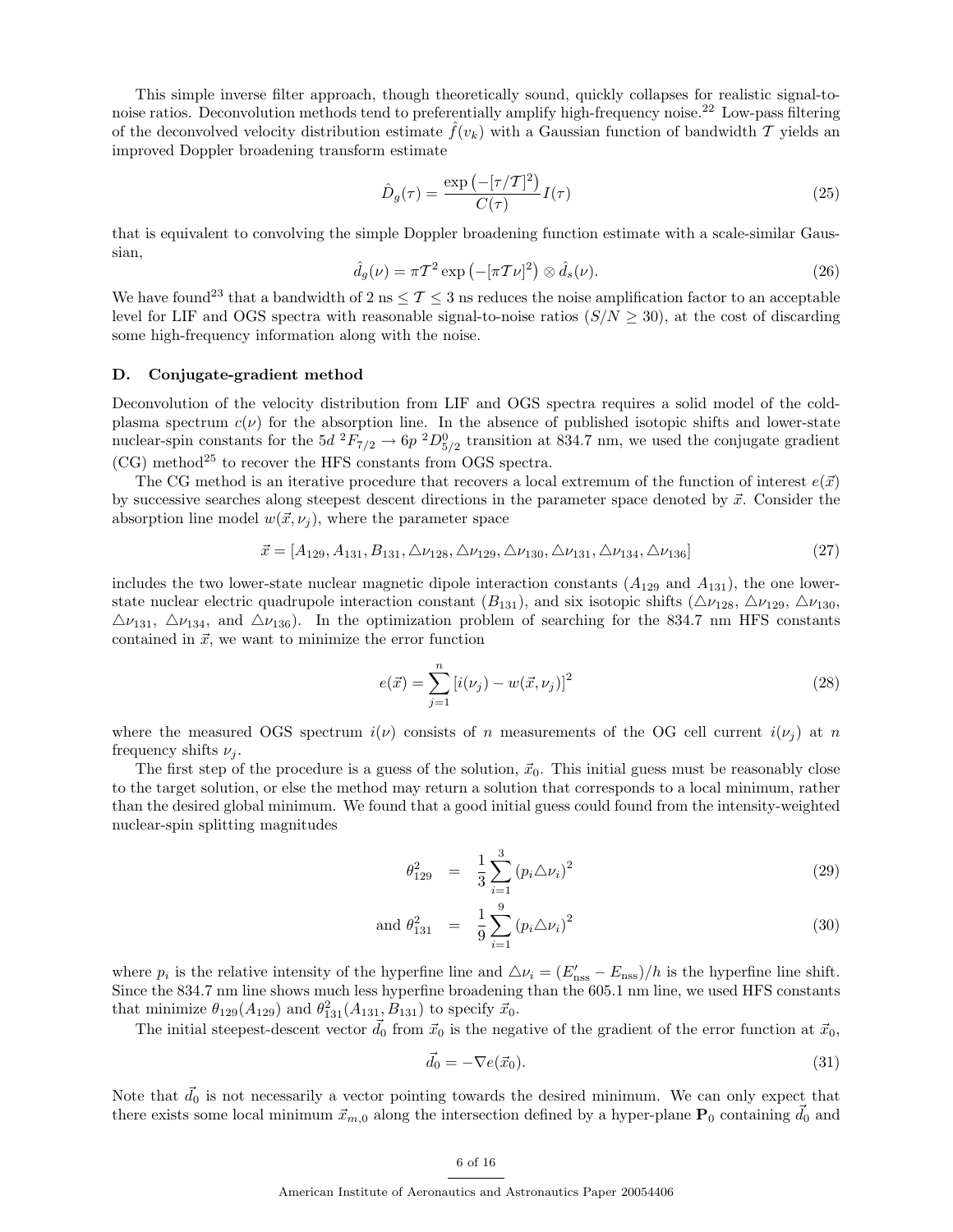the hyper-surface  $e(\vec{x})$  defining our error function. The minimum along this first hyperplane, which becomes the second guess at the solution  $\vec{x}_1$ , is given by

$$
\vec{x}_{m,0} = \vec{x}_0 + \alpha_0 \vec{d}_0 = \vec{x}_1 \tag{32}
$$

where the coefficient  $\alpha_0$  is an optimal displacement length found by the requirement that the new steepestdescent vector  $d_1$  must be orthogonal to the initial gradient,

$$
-\nabla e(\vec{x_1}) \cdot \vec{d_0} = 0. \tag{33}
$$

Substitituing Eq. 32 into Eq. 33 yields the condition

$$
-\nabla e\left(\vec{x}_0 + \alpha \vec{d}_0\right) \cdot \vec{d}_0 = 0. \tag{34}
$$

This, and the optimal displacement lengths corresponding to subsequent steepest-descent vectors, can be iteratively solved via the secant method,<sup>25</sup>

$$
\alpha_i = -\sigma_i \frac{\nabla e(\vec{x_i}) \cdot \vec{d_i}}{\nabla e(\vec{x_i} + \sigma_i) \cdot \vec{d_i} - \nabla e(\vec{x_i}) \cdot \vec{d_i}}
$$
\n(35)

and 
$$
\sigma_i = -\alpha_i
$$
. (36)

Convergence on a value of  $\alpha_i$  by Eq. 36 prompts the calculation of a new steepest-descent vector. In order to avoid retracing prior search paths, we use the Fletcher-Reeves formula<sup>24</sup>

$$
\vec{d}_{i+1} = -\nabla e(\vec{x}_{i+1} + \beta_{i+1}\vec{d}_i)
$$
\n(37)

where the constant

$$
\beta_{i+1} = \frac{\nabla e(\vec{x}_{i+1} \cdot \nabla e(\vec{x}_i))}{\nabla e(\vec{x}_i) \cdot \nabla e(\vec{x}_i)}
$$
(38)

for  $i > 0$  and  $\beta_0 = 0$ .

The primary stopping condition for our CG code is given when the square of the change in  $\vec{x}$  drops below a fixed magnitude  $\epsilon$ ,

$$
|\vec{x}_{i+1} - \vec{x}_i|^2 > \epsilon. \tag{39}
$$

Given that  $\vec{x}_{i+1} = \vec{x}_i + \alpha_i \vec{d}_i$ , the stopping condition for convergence becomes

$$
\alpha_i^2 \vec{d}_i \cdot \vec{d}_i < \epsilon,\tag{40}
$$

which requires no a priori knowledge of the next parameter vector  $\vec{x}_{i+1}$ .

### E. Optogalvanic spectroscopy

Optogalvanic spectroscopy records changes in the current of a constant-voltage discharge as a laser beam passing through the plasma is tuned through an absorption line of one of the constituent plasma species. Since the current in an unmagnetized discharge is dominated by electron flow, the source of the optogalvanic effect is increased electron density due to electron-impact ionization. For singly-ionized xenon, the relevant reaction is

$$
Xe^{+} + e^{-} \rightarrow Xe^{++} + 2e^{-}.
$$
 (41)

Since upper states of Xe II have term energies that are closer to the second ionization potential than lower states, they tend to have a higher probability of electron-impact ionization. Thus, absorption increases the upper-state population and depletes the lower-state population; the net change in the electron density is positive, and shows up as an AC component of the galvatron current at the laser chopping frequency.

This AC galvatron current can be modeled as the sum of signal, noise, and background components:

$$
I_g(\nu) = I_{og}(\nu, P_L) + n(\nu) + I_p(P_L). \tag{42}
$$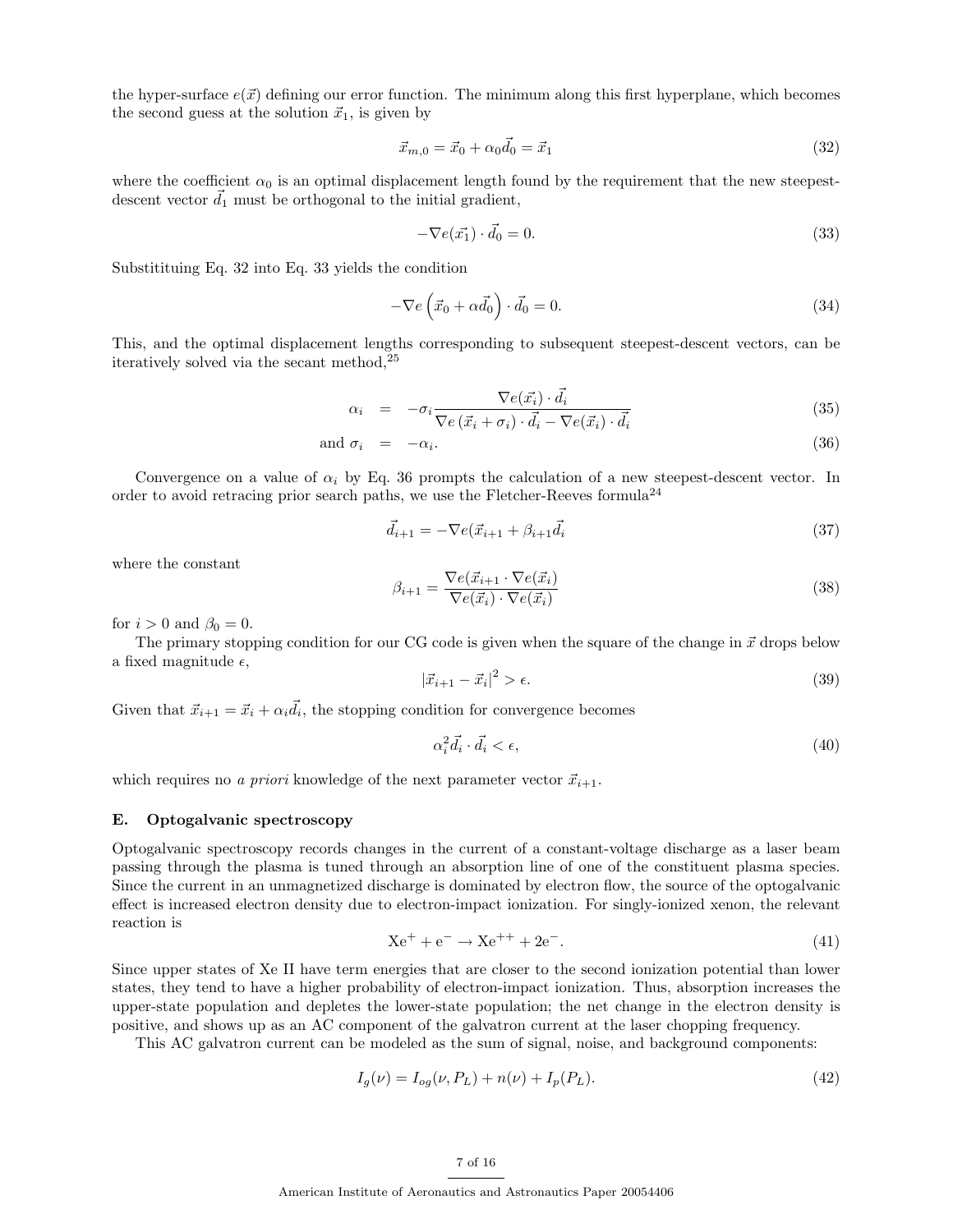The optogalvanic current  $I_{oq}(\nu, P_L)$ , the signal of interest, is a function of the laser frequency  $\nu$  and the laser power at the galvatron input window  $P_L$ . Following the semi-empirical method we developed to model the saturated absorption lineshape  $i_s(\nu, P_L)$ ,<sup>23</sup> the optogalvanic current can be modeled by

$$
I_{og}(\nu, P_L) \propto \frac{\beta P_L i(\nu)}{1 + \beta P_L i(\nu)}
$$
\n(43)

where  $i(\nu)$  is the unsaturated absorption lineshape and the saturation coefficient  $\beta$  is a experimentallydetermined constant for a given transition and set of plasma parameters.

Though the noise component  $n(\nu)$  can be diminished by ensemble averaging of multiple scans, we have found that there is an irreducible background current  $I_p(P_L)$  for any optogalvanic setup. This suggests that there is another source of increased discharge current at the chopping frequency. Good centering of the laser beam through the galvatron electrodes tends to increase the signal-to-background ratio, as does reduction of the beam diameter via improved focus and/or a field stop.

We believe that the background current  $I_p(P_L)$  can be explained as photoelectric emission, induced by the absorption at the cathode surface of laser scattering and Fresnel reflections within the galvatron. This scales linearly with the photon flux to the cathode surface,  $I_p(P_L) \propto P_L$ ; thus, for a given experimental setup, the maximum signal-to-background ratio becomes

$$
\frac{I_{og}}{I_p} \propto \frac{\beta \max[i(\nu)]}{1 + \beta P_L \max[i(\nu)]}
$$
\n(44)

which replicates the observed decrease of the signal-to-background ratio with laser power.

# III. Experimental apparatus

### A. Facility



(a) Photograph of the 3 cm ion source.

(b) Beam-handling and collection optics, plan view.

Figure 3. Experimental setup in the Cathode Test Facility.

All LIF experiments were carried out in the Cathode Test Facility (CTF) at PEPL. The CTF is a  $\phi$ 0.6 m  $\times$ 2 m aluminum-walled cylindrical tank. Ten  $\phi$ 20 cm flanges allow considerable flexibility in the mounting of optical windows, pressure gauges, feedthroughs, and diagnostics. A five-panel graphite beam dump protects the cryopump and suppresses back sputtering caused by the ion beam.

During operation, an Edwards E2M-30 two-stage mechanical pump roughs the CTF at 135 cfm to approximately 60 mTorr. At this point, the mechanical pumping system is sealed and turned off, and a  $\phi$ 50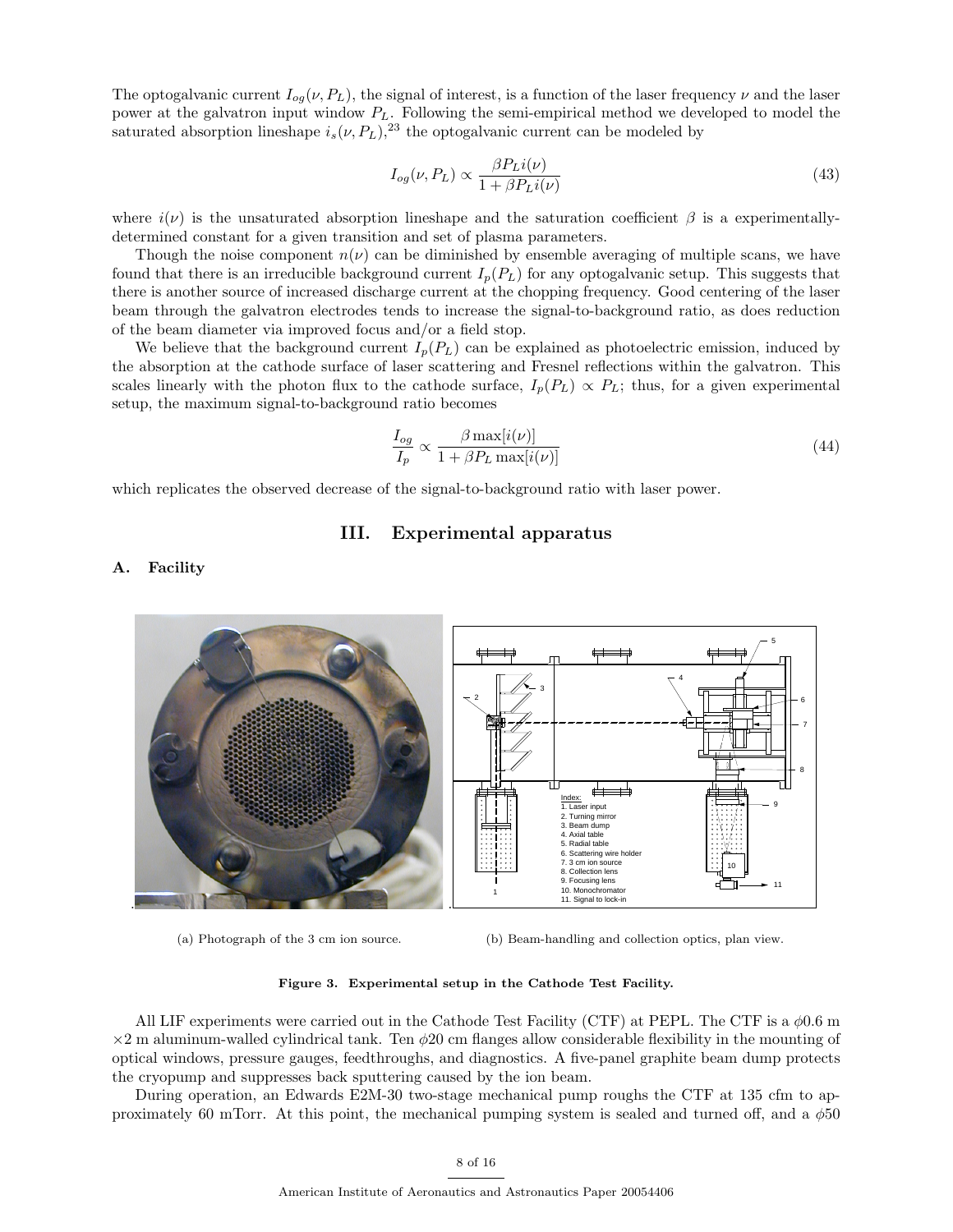cm CVI TM500 cryopump with a measured xenon pumping speed of 1,500 l/s takes over. Base pressure for the facility is  $2 \times 10^{-8}$  Torr, as measured with a Varian model 421 cold cathode gauge.

The ion source was mounted on two crossed translation tables, a NEAT TMS-1100-SM single-axis shuttle with 11 inches of travel and a NEAT RMS-800-SM single-axis shuttle with 8 inches of travel. Both translation stages are PC-controlled by a custom LabView VI, with locational resolution on the order of 0.1 mm.

Figure 3(a) shows our Commonwealth Scientific φ3 cm gridded ion source, a commercial unit capable of operation at up to 1500 V. The outer body of the ion source is a grounded  $\phi$ 63.5 x 84.8 mm shell of 1.6 mm thick stainless steel. The screen and accelerator grids are  $\phi$ 43.5 x 1 mm discs with three mounting lugs and a laser-drilled hexagonal pattern of  $\phi$ 1.0 mm apertures with 1.32 between centers. Alumina spacers (when uncoated by sputtering products) isolate both grids and maintain the grid spacing. A Unit UFC-7301 mass flow controller regulates 0 to 10 sccm of Xe flow into the discharge. A Kikisui PAD 16-10L supply powers the  $\phi$ 0.25x60 mm tungsten discharge cathode filament, while a Hewlett-Packard HP 6271 supply maintains the discharge current and voltage. Both of these supplies are floated atop a Glassman FC01.5P80 1500-V, 80-mA power supply, while a Sorenson DCS 33-33 supply powers the  $\phi$ 0.25x80 mm neutralizer cathode filament.

#### B. Lasers and external optics

The primary laser system used in this experiment, a TUI Optics TA-100/830 tapered-amplifier diode laser, has not previously been used at PEPL. This system has a nominal linewidth of 2 MHz, a tuning range of 820 nm to 836 nm, and a mode-hop-free range of over 10 GHz. Though capable of output powers in excess of 500 mW, off-peak efficiency drops and Faraday isolation of the tapered amplifier reduce the available output power at the upper end of the system wavelength range  $(835 \pm 1 \text{ nm})$  to approximately 250 mW.

The master oscillator for this system is an ECDL. Coarse wavelength control is provided by Peltier cooling of the ECDL and micrometer adjustment of the ECDL feedback grating angle. PC control of the fine tuning is provided by a LabView VI, which uses the auxiliary output of a Stanford SR810 lock-in amplifier to send a control voltage to a piezoelectric transducer (PZT) driving the ECDL feedback grating. Feedback circuitry in the ECDL power supply decreases the master oscillator diode current during a PZT sweep to maximize the mode-hop-free range. In order to include the effect of changing laser output power, we normalize our reported LIF and OGS spectra by a quadratic curve-fit to the master oscillator power. It is important to note that this normalization carries an implicit assumption that the absorption line is not saturated. Steering mirrors inside the TA-100 enclosure couple the ECDL output into the tapered amplifier diode, which boosts the ECDL output power by a factor of 10 while maintaining the master oscillator wavelength and linewidth.

Figure 4(a) shows a schematic of the diode laser table contents. A wedged beamsplitter sends approximately 5% of the TA-100 output beam to a steering mirror, and thence to a Burleigh WA-1000 wavemeter. This wavemeter permits wavelength measurement with a 1 pm resolution. Oversampling of the PZT control voltage permits greater wavelength resolution by a quadratic curve-fit to the wavemeter output, but does not improve the absolute bias of the laser wavelength measurement.

The second-surface reflection from the wedged beamsplitter is currently sent to a beam dump. In future experiments, we plan to direct this beam into a recently-refurbished Burleigh SAPlus spectrum analyzer). This 2-GHz etalon, which has a finesse of 256, will provide repeatable frequency markers at 2-GHz intervals, providing reference markings by which individual 10-GHz scans can be "stitched" together into a reasonably seamless scan over many tens of GHz.

The remaining 90% of the beam passes through a Stanford SR541 optical chopper, permitting phase-lock amplification of subsequent OGS and LIF signals.

The secondary system, a Coherent 899-29 Autoscan ring dye laser, has been used for LIF measurements for the past six years at PEPL. This PC-controlled system has a nominal linewidth of 500 kHz, tuning repeatability of 50 MHz and a scanning range of over 100 GHz (in 10 GHz segments). PC-controlled scanning and data collection are synchronized by the Autoscan software. Pumping for this dye laser is provided by a Coherent SBRC-R-DBW20/4 argon-ion laser, with a nominal broadband power rating of 25 W. With the intercavity assembly (ICA) removed, the dye laser can generate up to 2 W of tunable broadband light using Rhodamine-6G dye at 605 nm. With the ICA installed, the same system can provide anywhere from 300 to 450 mW of narrow-linewidth light at 605.1 nm.

In order to combine beams from both laser systems on a single beamline, we designed the beam-mixer shown in Figure 4(b). The heart of this is a polarizing beamsplitter. Run in the usual orientation, it takes a randomly-polarized input beam and outputs two orthogonally-directed beams, each polarized at right angles to one another. In our setup, the beamsplitter takes two orthogonally-polarized input beams and combines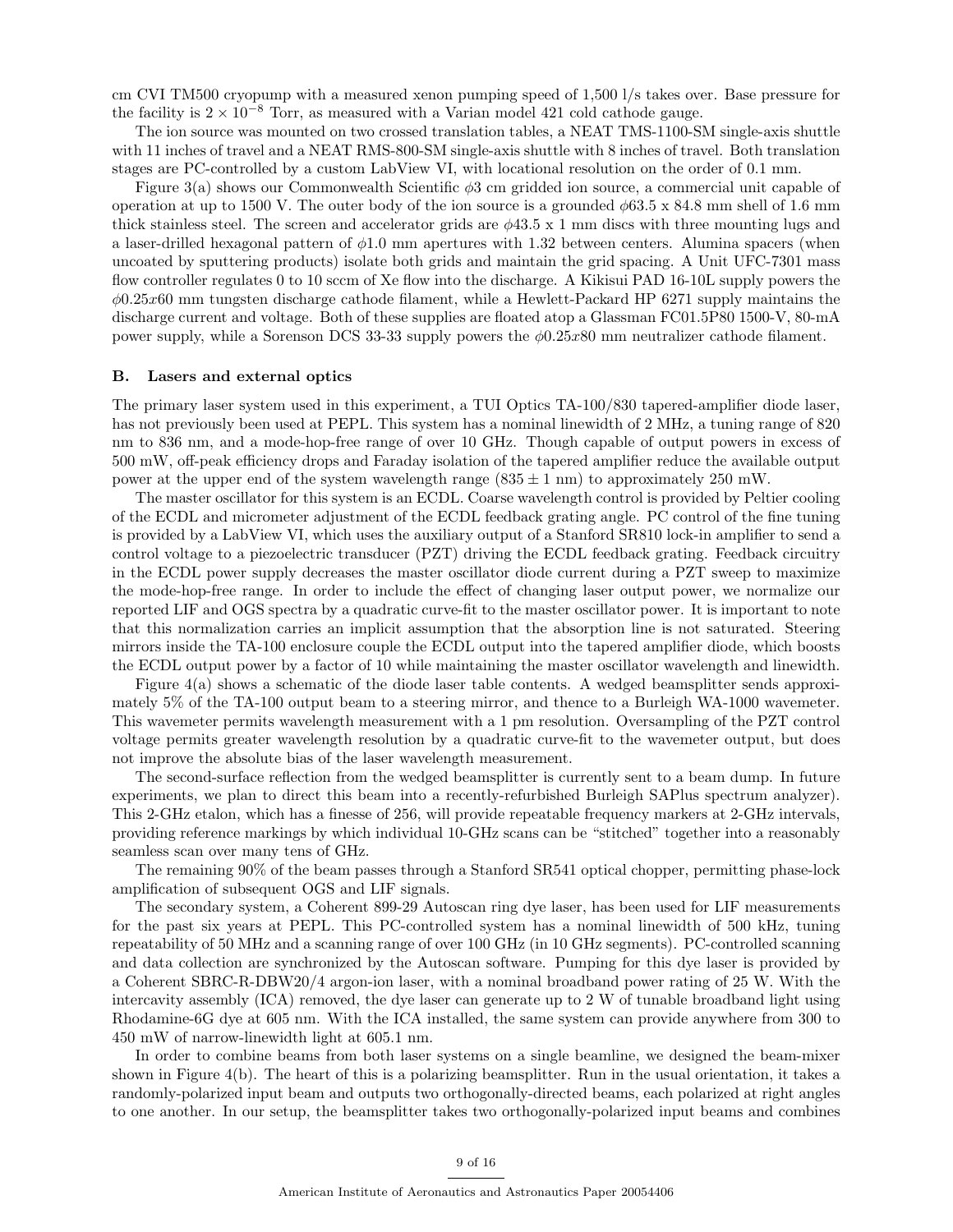

Figure 4. Laser beam mixing, modulation and sampling.

them on a single beamline. Half-wave plates, which are mounted in rotation stages between the lasers and the beamsplitter, ensure that the polarization direction of the incoming beams is properly aligned for maximum transmission through the beamsplitter. A kinematic mount permits fine control of the diode laser beam direction, ensuring that the two beams remain overlapped throughout the experimental setup. A  $\phi$ 25 mm,  $f = 2$  m lens placed at the beam-mixer output places the combined beam focal point within a few cm of the interrogation volume within the CTF.

Since the dye laser system was not working well enough for reliable LIF during this experiment, we substituted a simple helium-neon laser. Though this is not useful for LIF, it nevertheless provided a valuable tool for visible-light alignment of the laser input and collection optics axes.

Figure 3(b) shows the beam-handling and collection optics setup used for LIF experiments in the CTF. A square 25 mm mirror on a kinematic mount, attached within an enclosure tube behind the beam dump, redirects the combined laser beams through a  $\phi$ 25 mm protective window toward the ion source grid. A  $\phi$ 1 x 80 mm section of steel music wire, mounted vertically in a tube placed to one side of the ion source, facilitates alignment of the collection optics. After moving the alignment wire into the laser beam path, we adjust the  $\phi$ 100 mm,  $f/2.5$  collection lens, sending a collimated beam of scattered light through the CTF window. During experiments, the collimated fluorescence follows the same path.

The collimated fluorescence from the ion source plume is focused by a second  $\phi$ 100, f/2.5 lens onto the entrance slits of a Spex H-10 monochromator with a Hamamatsu 928 PMT. This monochromator acts as a linewidth filter centered on the 541.9 nm fluorescence line. By holding a second-surface mirror flat against the monochromator entrance slits, we can use retroreflection of scattered light from the alignment wire to ensure proper alignment of the monochromator with the collection optis axis. The PMT signal is passed to a Stanford SR810 lock-in amplifier, which isolates the fluorescence component of the optical signal entering the PMT.

#### C. Optogalvanic cell

Figure 5 shows the optogalvanic cell setup used on the CTF. A wedged beamsplitter, located just before the CTF input window, sends approximately 4% of the combined beams to a steering mirror, and thence through the optogalvanic cell. A filter holder placed in the beam path permits neutral density filter attenuation of the incoming laser beam power for saturation studies.

The optogalvanic cell used in this study is a Hamamatsu L2783-42 XeNe-Mo galvatron. The core of the galvatron is a  $\phi$ 6.25 mm pair of cylindrical Mo electrodes, centered in a  $\phi$ 25 x 120 mm glass cylinder filled with approximately 3 Torr of xenon and and 4 Torr of neon. The ends of the cylinder are angled approximately 10 degrees from a perpendicular to the electrode axis; though this is less than Brewsters angle for a glass-air interface, it reduces the likelihood of retroreflected beams entering the discharge. This design permits unobstructed passage of a laser beam along the axis shared by the cylinder and electrodes.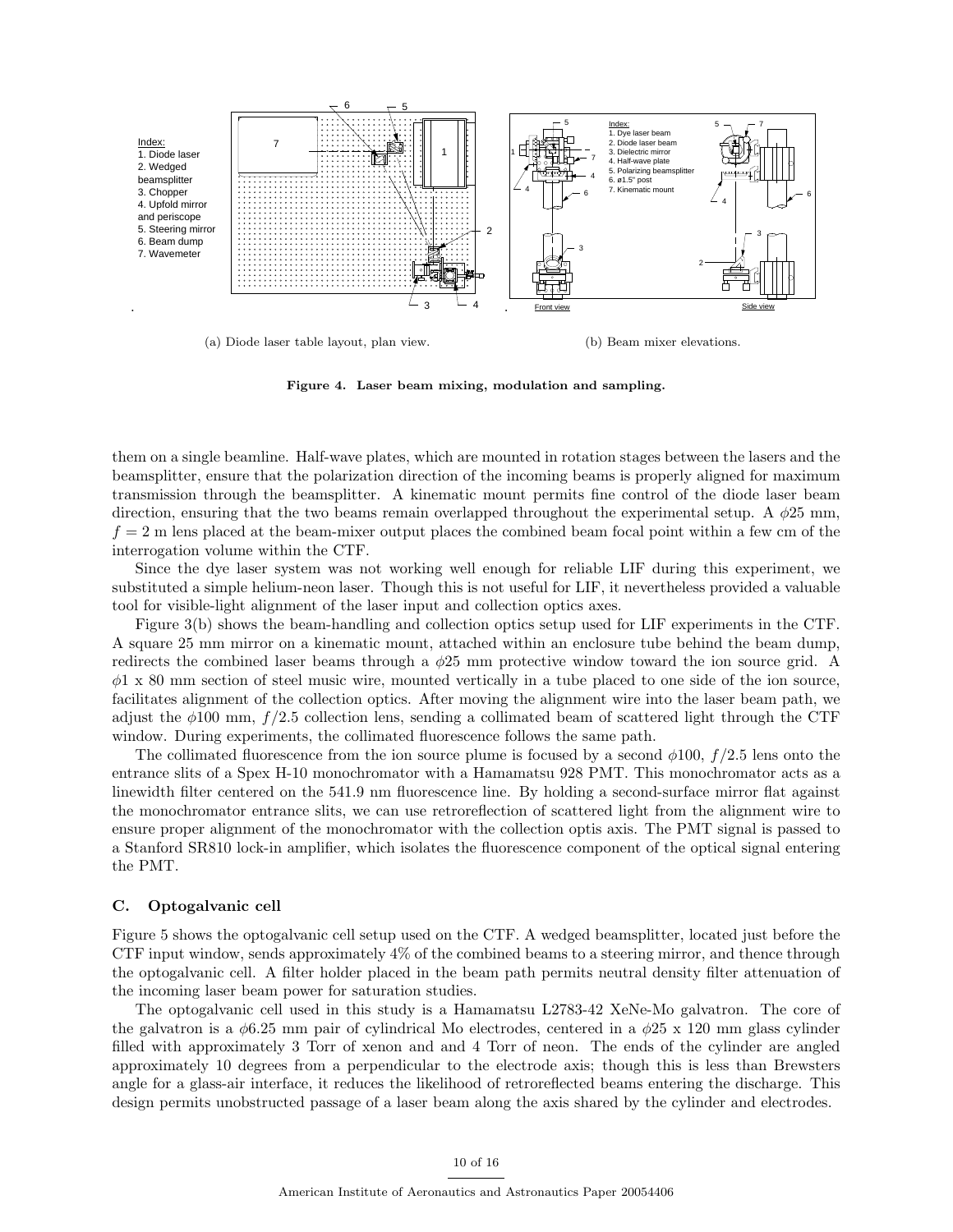

Figure 5. Optogalvanic cell setup on the CTF, plan view.

A 250 V discharge across the galvatron electrodes produces a reasonably cool, dense, stationary plasma. A ballast resistor prevents runaway current growth after the discharge is struck, and provides a simple method of measuring the discharge current. The voltage drop across the ballast resistor is connected to the Stanford SR-810 lock-in amplifier through a 3.33  $\mu$ F, 450 V capacitor. The capacitor passes the AC component of the voltage drop, while isolating the lock-in from high DC voltages.

#### D. Retarding potential analyzer

The RPA used in this experiment is based on the three-grid AFRL design described by Beal.<sup>26</sup> The outer body of the RPA is a grounded  $\phi$ 38 x 32 mm shell of 1 mm thick 316 stainless steel. A phenolic sleeve isolates the grids, which are identical  $\phi$ 32 x 0.125 mm disks of 316 stainless steel sheet with an etched hexagonal pattern of φ0.279 mm apertures. The total open area fraction for each grid is 38%. Macor washers fix the grid separation distances. In a departure from the original AFRL design, the collector is a  $\phi$ 32 x 1 mm disk of 316 stainless steel, plasma-sprayed with a tungsten coating to minimize secondary electron emission.

During operation, the outermost grid floats, minimizing perturbations at the probe-plasma interface. A laboratory power supply holds the second (or electron repulsion) grid 30 volts below ground. A Keithley 2410 Sourcemeter (under LabView control through a GPIB interface) then sweeps the third (or ion repulsion) grid potential from 0 to 600 V. A Keithley 6485 picoammeter simultaneously measures and passes the collector current via GPIB to the LabView VI. Numerical differentiation of the collected current as a function of ion retarding grid potential provides an instrument trace that is linearly proportional to the distribution of ion energy per unit charge. For the sake of brevity, we will henceforth refer to this as an ion voltage distribution function.<sup>26</sup>



#### A. OGS at 605.1 nm



Figure 6. Optogalvanic spectrum at 605.1 nm (points) and warm-plasma spectrum model,  $T = 1255$  K (line).

Figure 6 shows a sample set of seven optogalvanic spectra taken at 605.1 nm with approximately 8%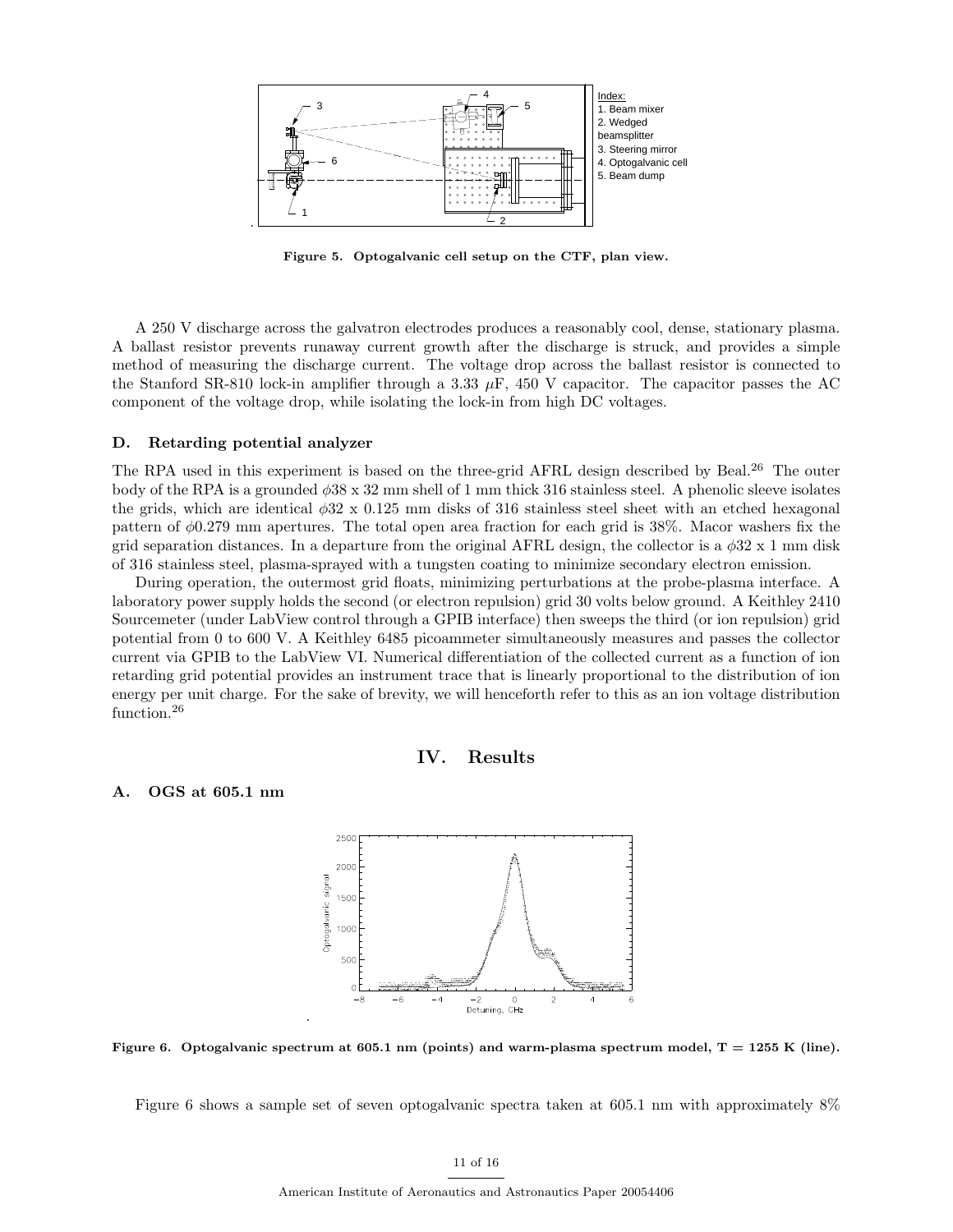of the maximum dye laser output. From Maxwellian curve-fitting to velocity distributions deconvolved from 49 such data sets, we estimate that the Xe II temperature in a 250 V optogalvanic cell discharge is  $T = (1255 \pm 57)$  K. The solid line in Figure 6 shows a scaled warm-plasma spectrum model at  $T = 1255$  K, using the published HFS constants and the natural upper-state lifetime (7.8 ns) for the 605.1 nm absorption  $line<sup>a</sup>$ .

The fit between the model and the data set is generally quite good. The minor peaks in the model tend to fall slightly under the experimental points. This may be evidence of saturation, which tends to preferentially flatten the highest peaks of an absorption line.

The observed signal-to-background ratio for this data set is about 32. No special efforts were made to minimize the background level during this series of experiments.

#### B. OGS at 834.7 nm



Figure 7. Optogalvanic spectrum at 834.7 nm: data (points) and spectrum model (line).

Figure 7 shows the ensemble average of 64 optogalvanic spectra taken at 834.7 nm with a 110  $\mu$ W diode laser beam at the galvatron entrance. We took especial pains to minimize the photoelectric effect for this data set, yielding a modest signal-to-background ratio of about 8. Beam quality *(i.e.* the level of departure from a perfect Gaussian beam profile), which is generally far worse for diode lasers than dye lasers, may be one culprit; however, placing a field stop in front of the galvatron did not yield impressive improvements in the signal-to-background level. The relative difficulty in achieving a good signal-to-background ratio at 834.7 nm, when compared to the ease with which we achieved far better results at 605.1 nm, suggests that the optogalvanic effect at 834.7 nm is relatively weak. Since both lines exhibit strong emission in discharge plasmas, the weak optogalvanic effect implies that the difference in upper-state and lower-state ionization probabilities is far lower for the 834.7 nm line than the 605.1 nm line.

This ensemble average served as the experimental data set for conjugate-gradient optimization of the computational model. Figure 7(a) overlays the data set with the best-fit cold-plasma spectrum, using the published natural upper-state (9.3 ns) to set the Lorentzian linewidth. Figure 7(b) overlays the same data set with a best-fit warm-plasma spectrum, using the ion temperature calculated from the 605.1 nm data to set the Doppler broadening.

The fit between the model and the data set is not as good as the fit in Figure 6. The model is uniformly broader than the data set. One possible explanation for this excessive broadening is an error in the broadening model. Our knowledge of the linewidths for broadening mechanisms can be impugned; not only is the galvatron pressure far higher than typically acceptable for purely natural broadening, but the saturation effects noted in the 605.1 nm optogalvanic spectra may exaggerate the reference cell temperature. Unfortunately, we currently have insufficient information to determine the validity of either hypothesis; further validation from the existing data set must rest on how well ion energy distributions deconvolved from 834.7 nm LIF data compare with RPA data.

<sup>a</sup>Given the galvatron cold-gas pressure of 7 Torr, the Lorentzian broadening is probably dominated by collisional, rather than radiative, effects. In the absence of better information, we have opted to use the natural linewidth for this study.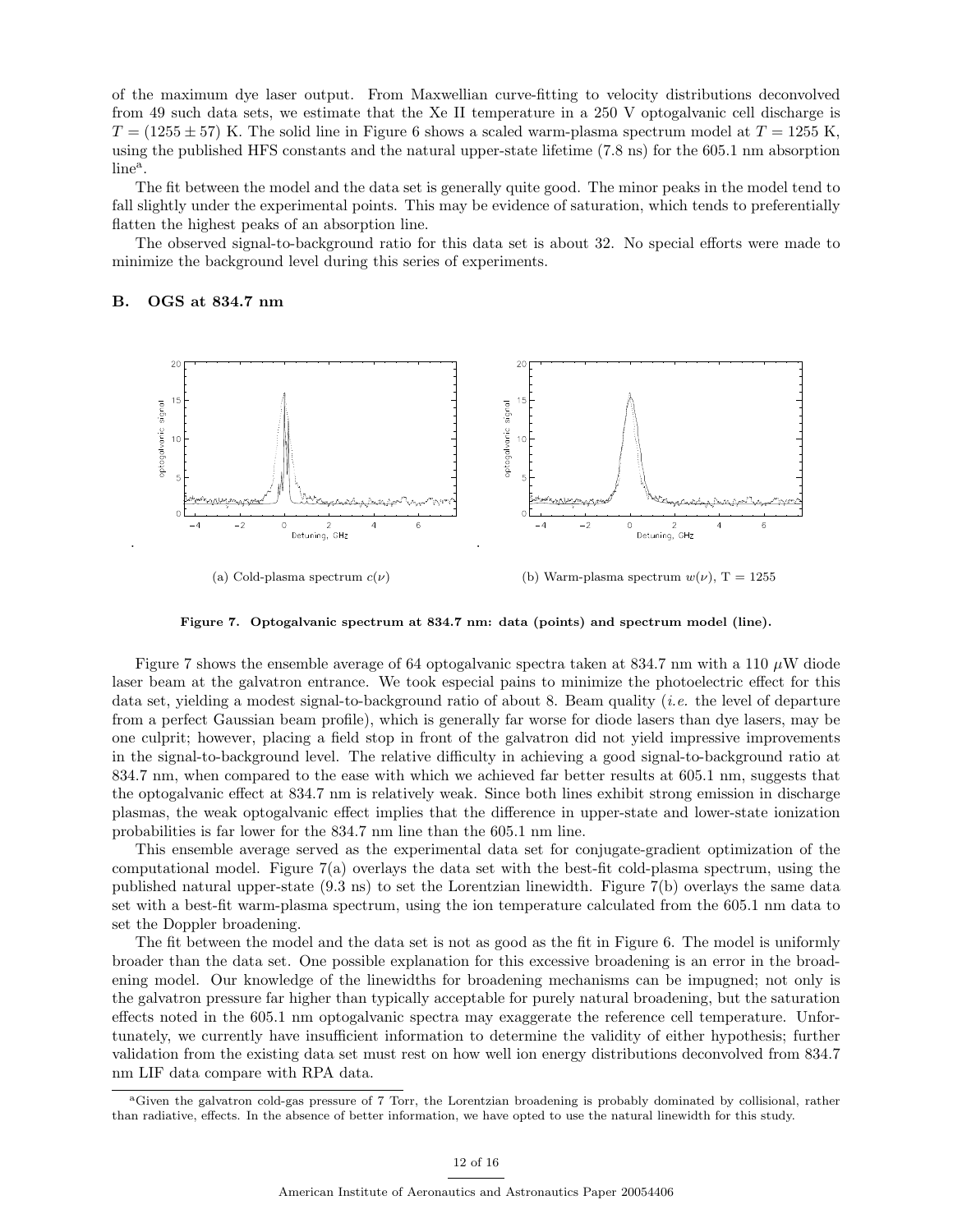Table 3 compares the previously-described "first guess"  $\vec{x}_0$  with the final set of isotopic shifts and lowerstate  $(5d^2F_{7/2})$  nuclear-spin constants returned by conjugate-gradient optimization. The similarity between the two sets of constants is striking; with the current data set, the simple expedient of choosing lowerstate nuclear-spin constants to minimize the hyperfine-broadened linewidth comes very near to an optimal estimate. The error function for the first-guess set of constants is only 0.87% worse than the final estimate! Subsequent reconvergence studies in which we varied the Xe II temperature by the standard deviation (55 K) of the 605.1 nm temperatures resulted in isotopic shift and nuclear-spin constant uncertainties on the order of 15 MHz.

Table 3. Isotopic shifts and  $5d$   $^{2}F_{7/2}$  nuclear-spin constants from 834.7 nm optogalvanic spectra

|                                        | $A_{129}$       | $A_{131}$ | $B_{131}$ |                    | $\Delta\nu_{128}$ $\Delta\nu_{129}$ $\Delta\nu_{130}$ | $\triangle \nu_{131}$ $\triangle \nu_{134}$ |       | $\triangle \nu_{136}$ |
|----------------------------------------|-----------------|-----------|-----------|--------------------|-------------------------------------------------------|---------------------------------------------|-------|-----------------------|
| Solution                               | (MHz)           | (MHz)     |           |                    |                                                       | $(MHz)$ $(MHz)$ $(MHz)$ $(MHz)$ $(MHz)$     | (MHz) | (MHz)                 |
| First guess                            | $-1030.5$ 297.2 |           |           | 13.2 170.73 92.379 |                                                       | 73.461 -17.581 86.655 43.282                |       |                       |
| Convergence -1035.4 316.3 14.33 171.25 |                 |           |           |                    |                                                       | $92.97$ $74.257$ $-19.225$ $89.753$         |       | 44.747                |

#### C. LIF velocimetry

.



(a) LIF spectrum.

(b) Ion velocity distribution from LIF.

Figure 8. LIF spectrum and ion velocity distribution at 834.7 nm in a 500 V, 30 mA ion beam.

Figure 8(a) shows the ensemble average of 62 LIF spectra taken at 834.7 nm in the 500 V ion source plume. Each 120-second scan consists of 501 data points taken with a lock-in time constant of 300 ms. After transmission losses, the diode laser power entering the interrogation volume dropped from 47.2 mW (at the high- $\lambda$  end of the scan) to 24.7 mW (at the low- $\lambda$  end of the scan). During these tests, we set an anode potential of 500 V, a discharge voltage of 32.0 V, an accel grid potential of - 75.0 V, and a xenon volume flow rate of 2.0 sccm. Manual adjustment of the cathode filament current maintained the beam current at  $30.0 \pm 0.3$  mA. Charge neutralization in the beam was ensured by increasing the neutralizer filament current until neutralization arcs were no longer observed.

Over the course of this test, the discharge current required to maintain the beam current at 30 mA dropped unsteadily from 638 mA to 145 mA. Isolation checks showed that the accelerator grid isolation dropped from an unreadably high pre-test value to a post-test value of 50.0 kΩ. Post-test examination of the ion source showed severe damage to the accelerator grid. A new hexagonal set of  $\phi$ 0.75 mm apertures, offset approximately 0.75 mm from the original grid apertures, had been etched through the accelerator grid. We believe this to be caused by misalignment of the grids during reassembly, as the isolators had just been removed for cleaning before the test.

Figure 8(b) shows the ion velocity distribution deconvolved from these LIF spectra. The deconvolution routine uses the newly-modeled 834.7 nm cold-plasma spectrum, a Gaussian inverse filter with a 2.0 ns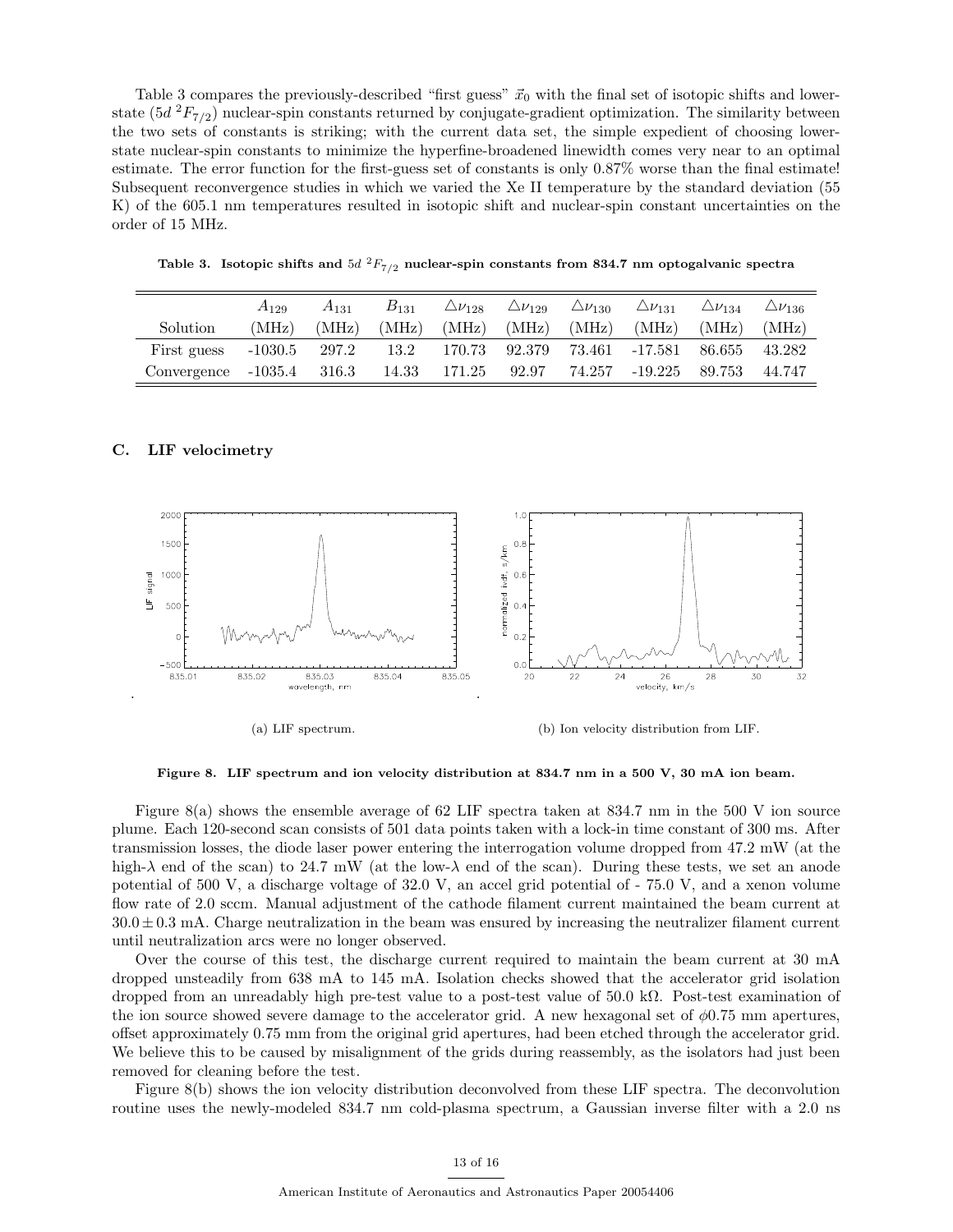bandwidth, and the optogalvanic spectrum peak of 834.955 nm (vacuum) as the stationary plasma reference wavelength. The mode ion speed for this distribution is 26.985 km/s, while the mean ion speed for the primary peak (defined as the area between the two minima on either side of the ivdf maximum) is  $\langle v \rangle = 26.890$  km/s. The central moments of the principal peak, defined as

$$
u^{(k)} = \langle (v - \langle v \rangle)^k \rangle, \tag{45}
$$

are  $u^{(2)} = 4.6132 \text{ (km/s)}^2$ ,  $u^{(3)} = -2.7830 \text{ (km/s)}^3$ , and  $u^{(4)} = 67.507 \text{ (km/s)}^4$ . These moments would equal zero for a pure Maxwellian distribution; for the measured distribution, they indicate that the peak is leftskewed  $(u^{(3)} < 0)$  and has mild leptokurtosis  $(u^{(4)} > 0)$ . Since  $u^{(2)} = kT/M$  for a Maxwellian distribution, the equivalent temperature for the primary peak is an astonishingly large 6.28 eV.



(a) Ion energy distribution from LIF. (b) Ion voltage distribution from RPA.

Figure 9. LIF and RPA ion energy distributions in a 500 V ion beam.

Figure 9(a) shows the same distribution converted to an ion energy basis, while Figure 9(b) shows the ion voltage distribution from previous RPA testing in a 500 V ion beam. The ion-retarding grid potential was raised in 1-V steps during this scan, while the electron-retarding grid potential was held at a constant 30 V below ground. During the RPA test, we set an anode potential of 500 V, a discharge voltage of 32.0 V, an accel grid potential of -75.0 V, and a xenon volume flow rate of 3.0 sccm. Manual adjustment of the cathode filament current maintained the beam current at  $30.0 \pm 0.3$  mA. Charge neutralization in the beam was ensured by increasing the neutralizer filament current until neutralization arcs were no longer observed. Over the course of the test, the discharge current required to maintain this beam current remained steady.

Table 4. Central moments of the ion energy distribution function main peak at 500 V.

|            | mode $E$ | $E^{(1)}$ | E(2)   | $E^{(3)}$ | E <sup>(4)</sup>     |
|------------|----------|-----------|--------|-----------|----------------------|
|            | (V       | (V        |        | $(V^3)$   | $(V^4)$              |
| LIF        | 495.45   | 495.10    | 6059.4 | -12884.   | $1.1389 \times 10^8$ |
| <b>RPA</b> | 500.     | 499.88    | 18.957 | -5.8123   | 879.82               |

Table 4 compares mode energies and the central moments of the principal peak for both distributions. As before, we define the  $k<sup>th</sup>$  central moment of the energy distribution as

$$
E^{(k)} = \langle (E - \langle E \rangle)^k \rangle. \tag{46}
$$

The mode and mean energies for both measurements agree within 1%, and the third moments show that both distributions are left-skewed  $(E^{(3)} < 0)$ . Otherwise, though, the higher moments point out that the LIF distribution is far wider and has much wider tails than the RPA distribution. As mentioned above, the equivalent temperature for an equally wide Maxwellian is 6.28 eV, which is at least an order of magnitude hotter than the axial Xe II temperatures we have previously measured in the P5 Hall thruster plume with  $605.1 \text{ nm} \text{ LIF.}^1$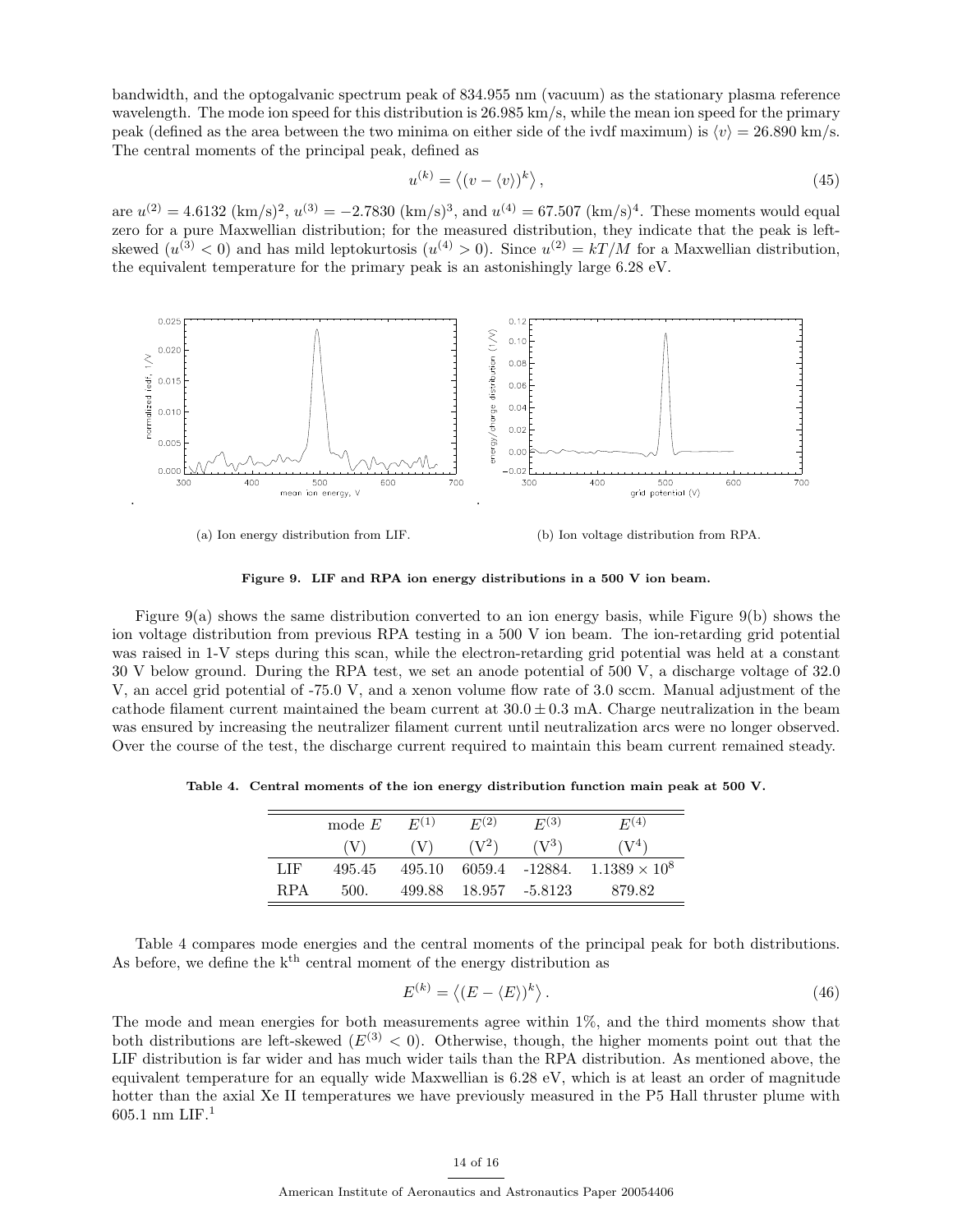We believe (but can not yet prove) that the aforementioned grid misalignment is to blame for the unnaturally wide LIF distribution. Heavily-eroded grids lead to electron backstreaming, as indicated by the decrease in discharge current over the course of the test. Both grid misalignment and electron backstreaming tend to increase the beam divergence. Williams<sup>27</sup> notes that perfectly-cold ions  $(f(v) = \delta(v - \langle v \rangle))$  passing through an interrogation volume with a beam divergence angle  $\theta$  will have a Doppler-broadened absorption spectrum, with an apparent temperature of

$$
T_{\rm div} = \frac{1}{2\ln 2} \frac{M}{k} \left( \frac{\langle v \rangle}{2} \left[ 1 - \cos \frac{\theta}{2} \right] \right)^2.
$$
 (47)

Thus, the divergence angle required for cold ions to produce an observed velocity distribution with the variance  $\langle (v - \langle v \rangle)^2 \rangle = kT_{\text{div}}/M$  is

$$
\theta = 2\cos^{-1}\left(1 - \frac{2}{\langle v \rangle}\sqrt{2\ln 2\left\langle(v - \langle v \rangle)^2\right\rangle}\right). \tag{48}
$$

At  $\langle v \rangle = 26.9$  km/s, a beam divergence angle of  $\theta = 35.7^{\circ}$  would produce the value of  $\langle (v - \langle v \rangle)^2 \rangle$  seen in the primary peak of the LIF deconvolution.

### V. Conclusions

To the best of our knowledge, this study presents the first published set of isotopic shift and lower-state nuclear-spin interaction constant estimates for the  $5d^2F_{7/2} \rightarrow 6p^2D^0_{5/2}$  absorption at 834.7 nm. Though the optogalvanic signal-to-background ratio at 834.7 nm was significantly worse than the signal-to-background ratio for the  $5d^4D_{7/2} \rightarrow 6p^4P_{5/2}^0$  absorption at 605.1 nm, we were able to converge on HFS constants that produce an acceptable fit to the observed optogalvanic spectra.

Our attempt to validate these HFS constants by deconvolution of 834.7 nm LIF spectra was less successful. Aside from the readily-obtained agreement between mean ion energies, the similarities between LIF and RPA ion energy distributions were more qualitative than quantitative. The expected reduction in Doppler broadening from kinematic compression effect did not appear; instead, the LIF velocity distribution was unusually wide. Misalignment of the ion source grids may be responsible for the high width of the LIF velocity distribution.

Future tests of this technique should involve simultaneous LIF and RPA measurements, as a minimum; this would permit early detection of beam divergence effects. A higher-density ion source (such as a Hall thruster) might reduce the extensive integration times required for an acceptable signal-to-noise ratio with a gridded ion source, as would replacing the neutralizer filament with a neutralizing hollow cathode. Ideally, the velocity distribution would be independently and non-intrusively measured by two-wavelength simultaneous LIF (TWSLIF) at 605.1 and 834.7 nm.

# VI. Acknowledgements

This research was supported by the Air Force Office of Scientific Research grants F49620-00-1-0201 and F49620-01-1-0061 (Dr. Mitat Birkan is the contract monitor for both). The authors are greatly appreciative of this support.

We would also like to thank the graduate and undergraduate students at PEPL for their assistance in experimental setup and operation, and the Department's technical support staff for their aid with facility repairs and modifications.

### References

<sup>1</sup>T. B. Smith, D.A. Herman, A.D. Gallimore and R.P. Drake, "Deconvolution of axial velocity distributions from Hall thruster LIF spectra," 27th International Electric Propulsion Conference, IEPC-01-0019, October 2001.

 ${}^{2}R$ . J. Cedolin. Laser-induced fluorescence diagnostics of xenon plasmas. Ph.D. dissertation, Dept. of Mechanical Engineering, Stanford University, June 1997.

 $3W$ . A. Hargus Jr. and M.A. Cappelli, "Interior and exterior laser-induced fluorescence and plasma potential measurements on a laboratory Hall thruster," 35th Joint Propulsion Conference, AIAA-99-2721, June 1999.

 $4W$ . A. Hargus Jr/ and M. A. Cappelli. "Laser-induced fluorescence measurements of velocity within a Hall discharge." Applied Physics B B72(2001) 961-969.